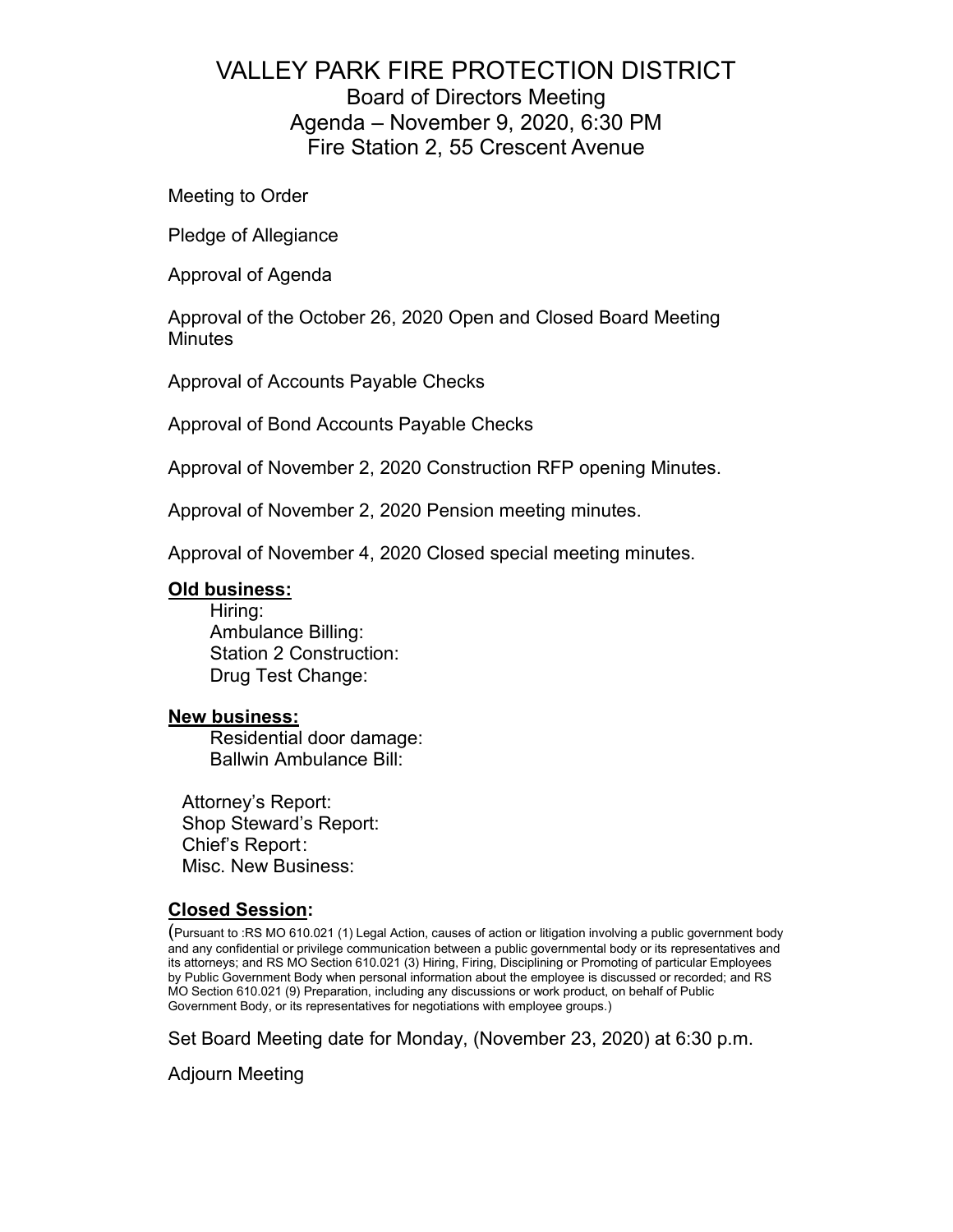## VALLEY PARK FIRE PROTECTION DISTRICT Board of Directors Meeting Meeting Minutes – October 26, 2020, 6:30 PM Fire Station 2, 55 Crescent Avenue

Meeting to Order: 6:30 PM

Attendance: Director Webster, Director Wilburn, Director Schmitt, Chief Polk, Assistant Chief VanGaasbeek, Deputy Chief Poleski, Attorney McLaughlin, Rick Rognan, Steward Trower, Various staff

Pledge of Allegiance: Led by Director Webster

Approval of Agenda: **A motion was made to approve the agenda. 1st Director Webster, 2nd Director Wilburn. Motion passed 3-0.**

Approval of the October 12, 2020 Open and Closed Board Meeting Minutes: **A motion was made to approve the open and closed board meeting minutes. 1st Director Schmitt, 2nd Director Webster. Motion passed 3-0.**

Approval of Accounts Payable Checks**: A motion was made to approve the accounts payable checks. 1st Director Wilburn, 2nd Director Schmitt. Motion passed 3-0.** 

Approval of Bond Accounts Payable Checks: **A motion was made to approve the bond checks. 1st Director Wilburn, 2nd Director Schmitt. Motion passed 3-0.**

#### **Old business:**

Station 1 Completion: Chief Polk spoke regarding the completion of station 1.

Station 1 Work: Chief Polk advised that the parts were delivered, and he will schedule the work to start.

Shop steward Trower advised that the shop prefers to just repaint the current signage on station 1 and save the money. The shop did request truck numbers be installed over the bay doors.

Reserve Truck List: Chief Polk spoke about the reserve apparatus list and presented the list showing all reserve equipment around the District.

Hiring: Chief Polk advised that we will be testing 30 candidates.

Equipment Demo: Director Schmitt inquired regarding future equipment and demos. Steward Trower advised that discussions were underway and that we are moving forward with this.

Ambulance Billing RFP Opening: The ambulance billing submittals were opened. The reading was as follows:

| <b>ProClaims</b> | 5.75%   |
|------------------|---------|
| Ambubil-         | 5.5%-8% |
| AMB              | 4.25%   |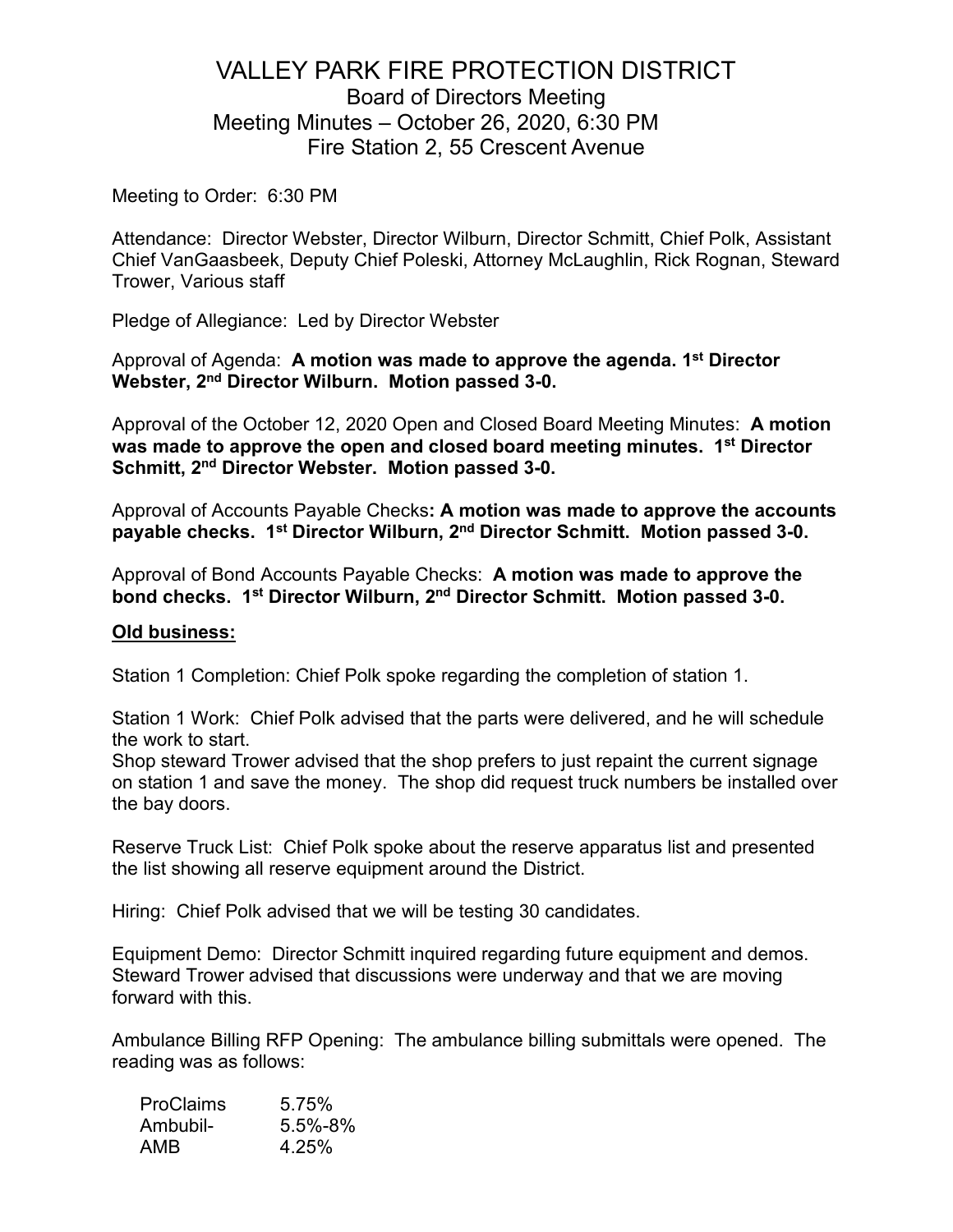*10/26/2020 Board Meeting Minutes continued: Page 2 of 2* 

Ambulance billing submittals continued:

| Elovos               | 5%    |
|----------------------|-------|
| ImageTrend           | 5.6%  |
| <b>Fire Recovery</b> | 4.9%  |
| <b>Mediclaims</b>    | 5%    |
| LifeQuest            | 4.75% |
| <b>Quick Med</b>     | 5.4%  |

#### **New business:**

Reichhold Gift: Chief advised that Reichhold donated \$1250 to the District.

Finance Report: The September finance report was reviewed by Rick Rognan. A discussion on incentive pay was had.

Election Packet: The election packet was reviewed.

Attorney's Report: None

Shop Steward's Report: Steward Trower spoke regarding the cancer benefit and taking the new truck to present the shops donation. Trunk or Treat was discussed.

Chief's Report: A thank you letter was reviewed. Chief advised that the temp employee was training with Barb and doing well.

Misc. New Business: None

#### **Closed Session: (1), (3), (9) A motion was made to enter closed session. 1st Director Webster, 2nd Director Schmitt. Motion passed 3-0.**

(Pursuant to :RS MO 610.021 (1) Legal Action, causes of action or litigation involving a public government body and any confidential or privilege communication between a public governmental body or its representatives and its attorneys; and RS MO Section 610.021 (3) Hiring, Firing, Disciplining or Promoting of particular Employees by Public Government Body when personal information about the employee is discussed or recorded; and RS MO Section 610.021 (9) Preparation, including any discussions or work product, on behalf of Public Government Body, or its representatives for negotiations with employee groups.)

**A motion was made to set a special meeting for November 2, 2020 and the next regular board meeting for November 9, 2020. 1st Director Webster, 2nd Director Wilburn. Motion passed 3-0.** 

**Motion to adjourn. 1st Director Webster, 2nd Director Wilburn. Motion passed 3-0.** 

 **Secretary**

**\_\_\_\_\_\_\_\_\_\_\_\_\_\_\_\_\_\_\_\_\_\_\_\_\_\_\_**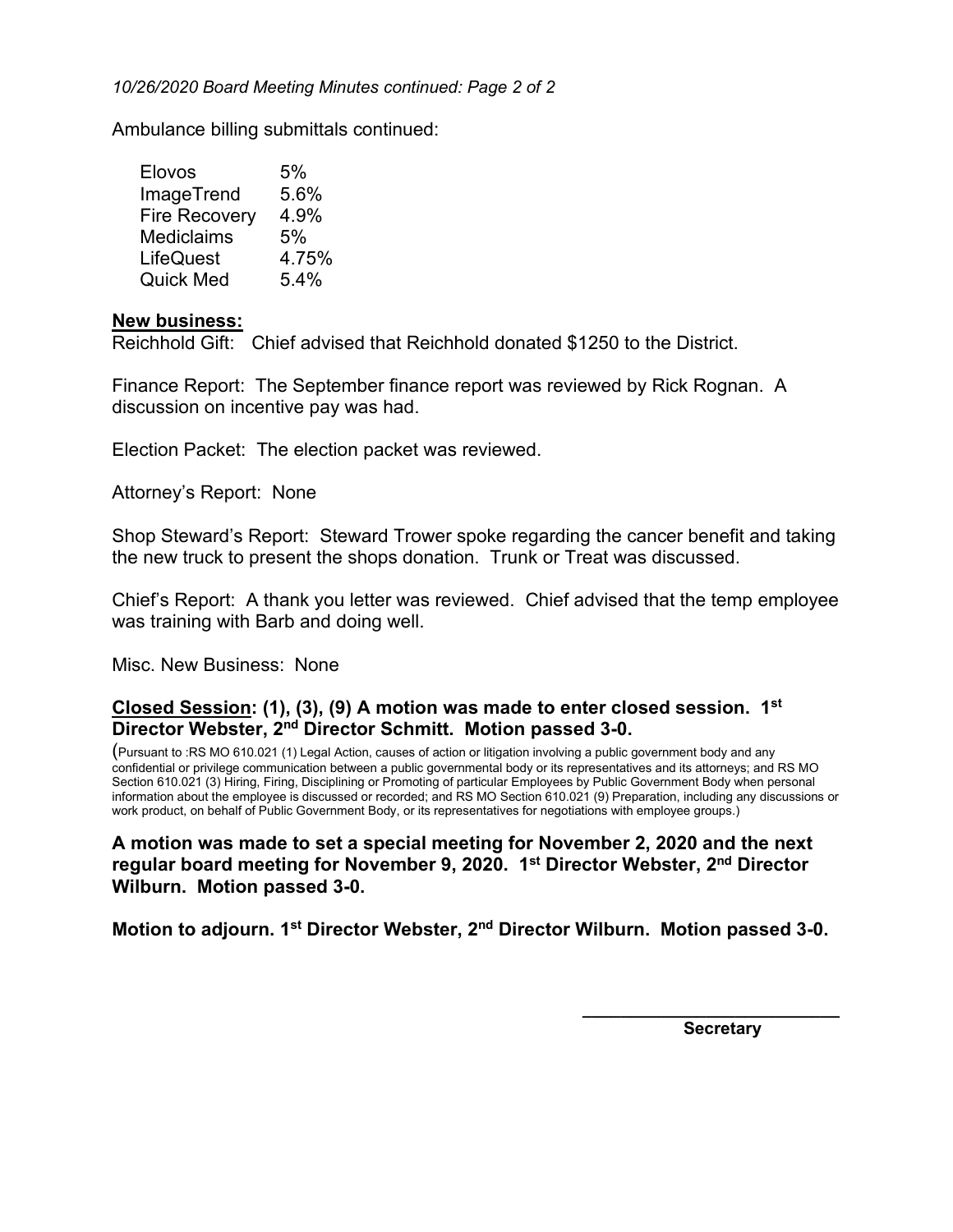#### **Valley Park Fire Protection District Defined Benefit Plan and Trust**

#### *Meeting of the Board of Trustees*

#### **November 2, 2020**

Page 1 of 3

A meeting of the Board of Trustees of Valley Park Fire Protection District Defined Benefit Plan and Trust (hereinafter called the "Fund") was held on Monday, November 2, 2020, at the Valley Park Fire Protection District, 55 Crescent Avenue, Valley Park, MO 63088.

Chairman Chris Webster called the meeting to order at 7:06 p.m.

#### **ROLL CALL:**

The following Trustees answered Roll Call:

Chris Webster Sheri Schmitt Dan Wilburn Kyle Wilken Joe Tucker

Also present were:

Chief James Polk District Chief Assistant Chief VanGaasbeek District Assistant Chief Daniel McLaughlin Fund Counsel Tom Gonsalves Fund Consultant

Chairman Webster ruled that a quorum was present and called the meeting to order.

Tom Gonsalves presented the Fund portfolio review for the third quarter of 2020 the Fund balance as of September was \$8,138,445.27. The net gain for the third quarter was \$757,776.22 with the Fund being up for the quarter 8.10%. Year to Date the Fund balance was up 6.75%, or \$664,193.90.

Chief Polk next addressed Milliman's comments regarding the current definition of 415 Compensation. Fund Counsel indicated the definition does not need to be changed since it refers to overtime and does not distinguish between scheduled or unscheduled. He indicated what the Trustees need to consider is do they want to have Milliman include unscheduled overtime since they have not done so in the past. Fund Counsel advised that should the Board so decide it would have to be prospectively otherwise all past retirees will need to have their benefits recalculated. After discussion, it was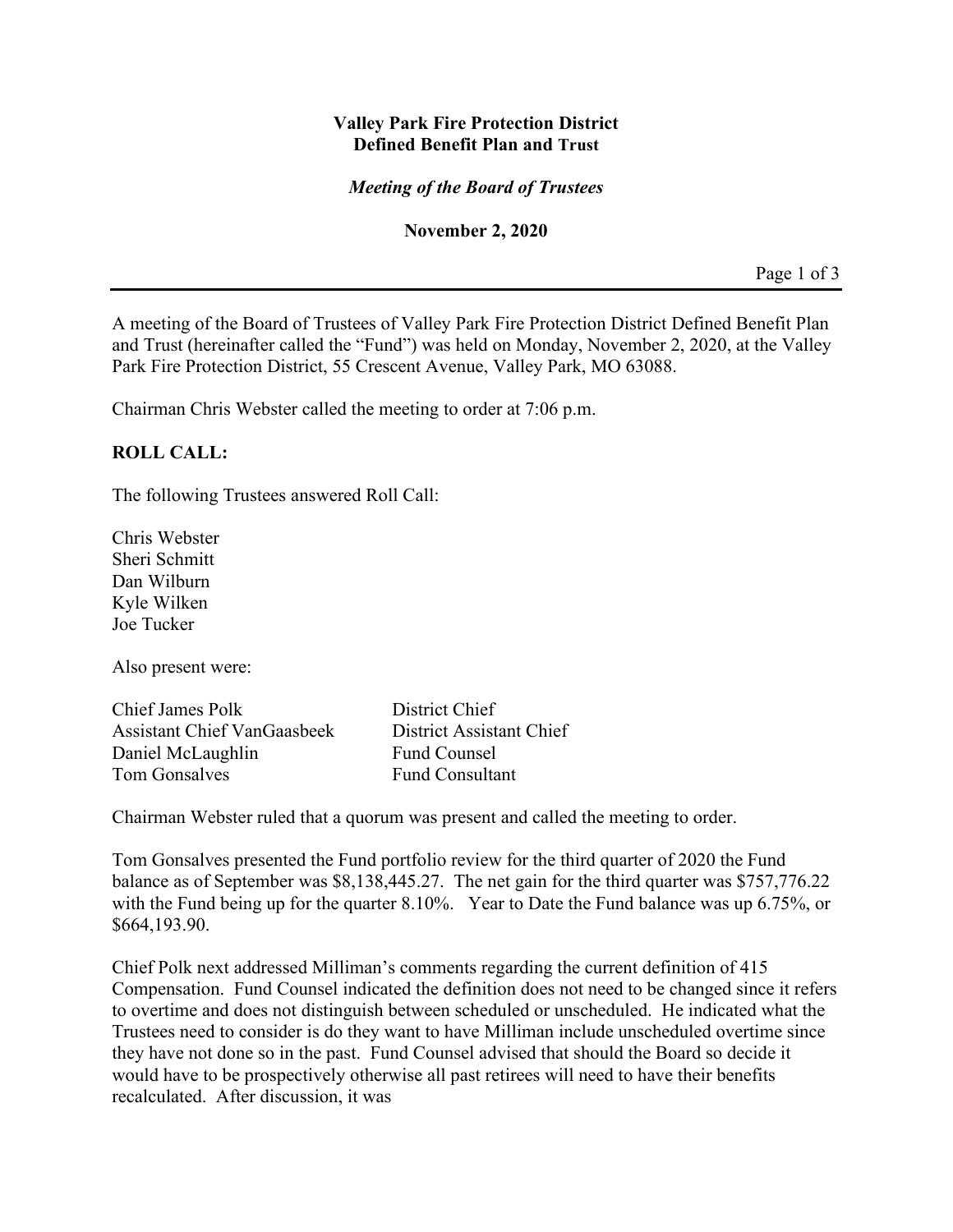#### **Valley Park Fire Protection District Defined Benefit Plan and Trust**

*Meeting of the Board of Trustees*

**November 2, 2020**

Page 2 of 3

*Moved by Trustee Webster, and seconded by Trustee Schmitt* to allow the definition of 415 Compensation to included both scheduled and unscheduled overtime for any employee that separates service with the District on or after January 1, 2021 – effective January 1, 2021. Motion passed and unanimously carried 5-0.

Fund Counsel indicated he would draft a summary of material modifications for distribution to all participants once this matter is agreed to by the Board of Directors.

Fund Counsel next addressed the status of the pension buy back matter and his conversations with Lori Marsh with Milliman and Associates. He indicated that she is currently building a model to cost all employees being allowed to buy back years of service. He indicated two (2) questions must be asked: (1) how is the class defined. In other words, who will be allowed and what conditions must they meet; (2) how will employees be required to pay – lump sum or over a period of pay periods.

Trustees Wilken and Tucker addressed the dissatisfaction with the current 457(b) representative and his attention to the Shop. They indicated they were taking the idea of replacing the current 457(b) representative with SmithMoore. Mr. Gonsalves indicated they would be able to handle. Trustee Wilken indicated they would take to the Shop for a vote.

#### **NEXT MEETING DATE**

Unknown

#### **ADJOURNMENT**

There being no further business before the Board of Trustees, at 7:27 p.m., it was

*Moved by Trustee Webster, and seconded by Trustee Schmitt* to adjourn the meeting. Motion passed and unanimously carried 5-0.

Respectfully submitted and attested to by,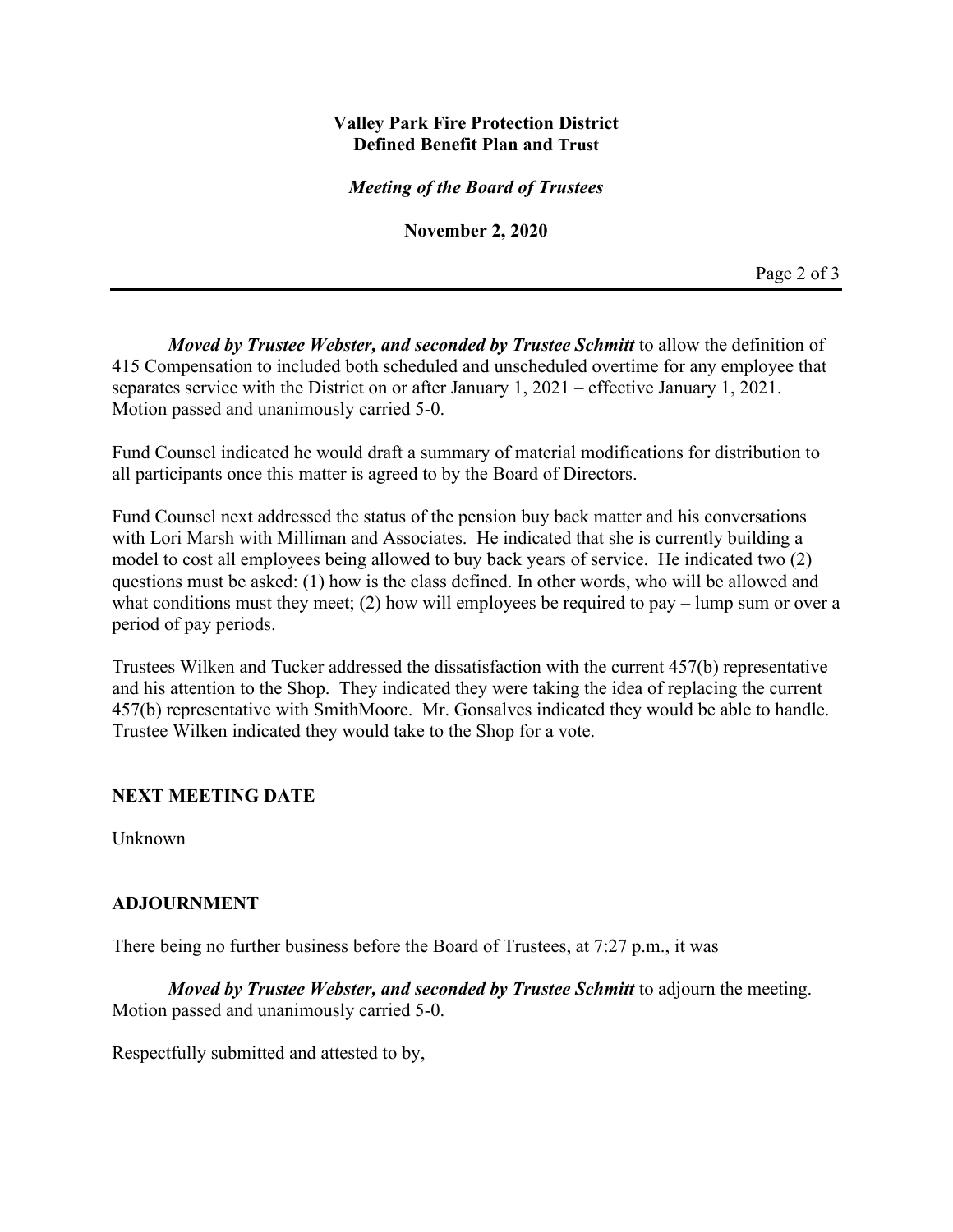#### **Valley Park Fire Protection District Defined Benefit Plan and Trust**

*Meeting of the Board of Trustees*

**November 2, 2020**

Page 3 of 3

Chris Webster, Chairman Sheri Schmitt, Trustee

Roland Piotraschke, Trustee Dan Wilburn, Trustee

 $\mathcal{L}_\mathcal{L}$ 

Kyle Wilken, Trustee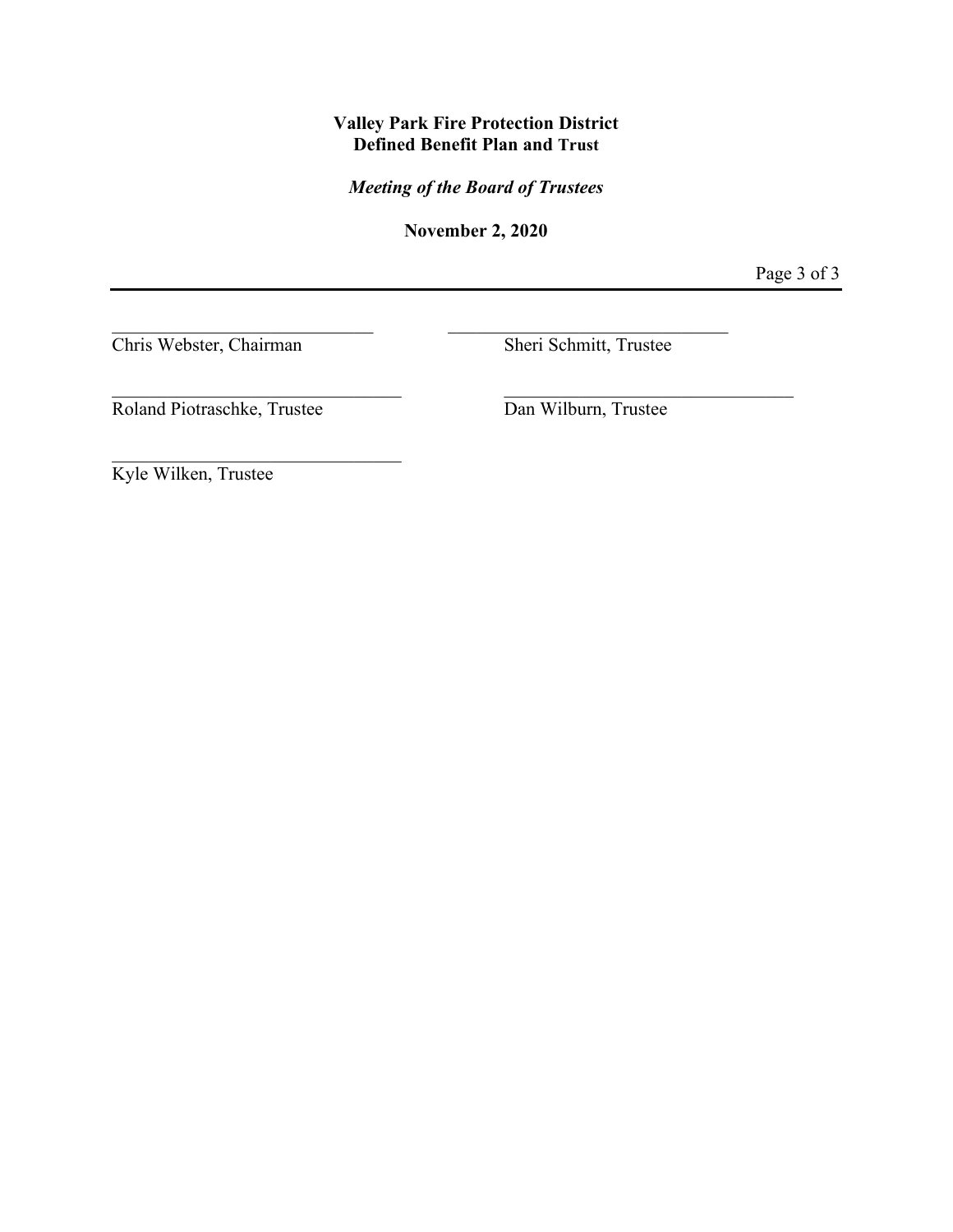## VALLEY PARK FIRE PROTECTION DISTRICT Board of Directors Meeting Minutes Special Open Meeting Station 2 Building Project November 2, 2020, 6:30 PM Fire Station 2, 55 Crescent Avenue

### **Meeting to order:** 6:30PM

**Attendance:** Director Webster, Director Wilburn, Director Schmitt, Chief Polk, Assistant Chief VanGaasbeek, Attorney McLaughlin, Cresa, JEMA, Various contractors

RFP Opening: The RFPs were opened and read aloud. The reading was as follows.

| L. Keeley                  | \$5,431,799 |
|----------------------------|-------------|
| <b>United Construction</b> | \$5,373,000 |
| <b>ICS</b>                 | \$5,420,000 |
| K&S                        | \$5,350,000 |
| LCS                        | \$5,725,000 |
| <b>Hankins</b>             | \$5,700,000 |
| <b>HOF</b>                 | \$5,640,000 |
| Wright                     | \$5,418,000 |

A general conversation with those in attendance was had.

Chief Polk was directed to coordinate with the building rep and arrange interviews for selected firms.

Meeting adjourned: 7PM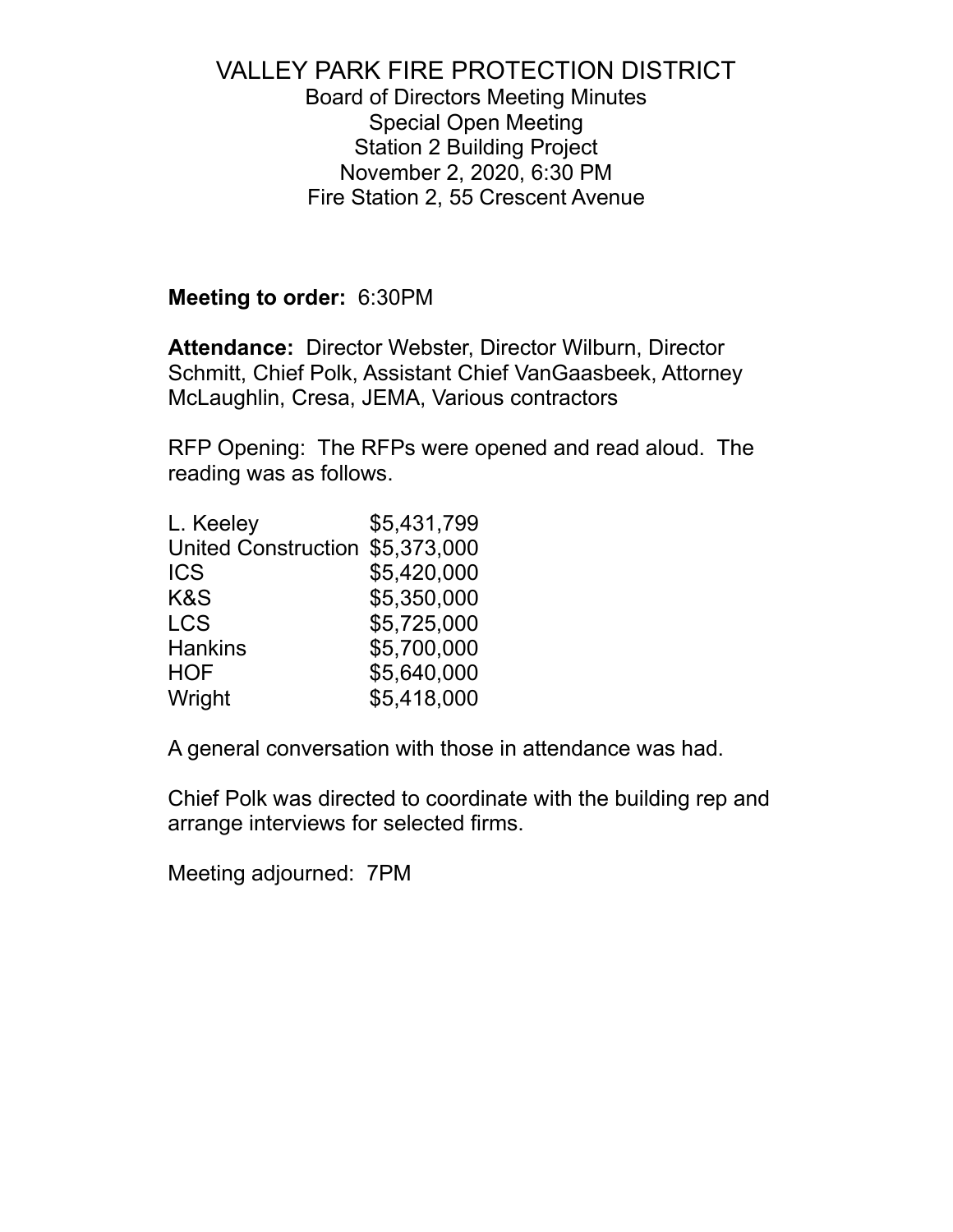



11255 Olive Blvd Creve Coeur, MO 63141 P (314)597-6767 F (314)597-6769

ARCpointLabs.com/St-Louis-West

September 25, 2020

Chief Polk,

Thank you for your time earlier this week and the opportunity to present Valley Park Fire Protection District with our solution for your drug testing program. We likely need another conversation to nail things down but hopefully the information below addresses basic questions.

Our mission is to set ourselves apart through the service levels we give our clients, the speed and efficiency of testing, and the environment your employees will experience. We will provide efficient, high quality, convenient testing for your team and have the flexibility to come to you if that makes sense.

Assuming this general proposal makes sense I would like to get into more detail with you about a number of points such as:

- What specific drug test is appropriate for your team not sure if there are requirements for fire departments. We have instant and lab-based options with varying testing levels.
- Sounds like you have been doing monthly randoms 1 per month with both a drug and breath alcohol component. Would it make sense to perform quarterly – do 3 at a time and perhaps we could come to you to collect?
- You suggested and it sounds like a good idea to do a policy review to make sure you are addressing things like new marijuana laws, etc.

It sounds like you have a comprehensive preemployment process with a physical and drug testing combination so you will not need assistance with that at this time. We do offer background screening, etc but it looks like you have all of that covered.

In summary, our goal is to provide customers with excellent service, flexible offerings, and customized support. We strive to simplify and reduce complexity in your programs as a trusted partner who knows your business. We work to educate and assist clients to keep their programs up to date and relevant.

# **Drug & Alcohol Testing**

We offer a full suite of testing options that include urine, hair, saliva, nails, breath, and blood that support both non-mandated and Department of Transportation (DOT) programs. As part of our service, our customers receive:

#### **Easily Accessible for Your Employees**

• **Premier Testing Site:** Our ARCpoint office is easily accessible in Creve Coeur on Olive just east of Craig Road which is not far from you. It is one of the most modern, clean, and comfortable testing facilities anywhere. Our fast service saves time for the donor, but it also reduces the employer's overall program cost through reducing time away. Our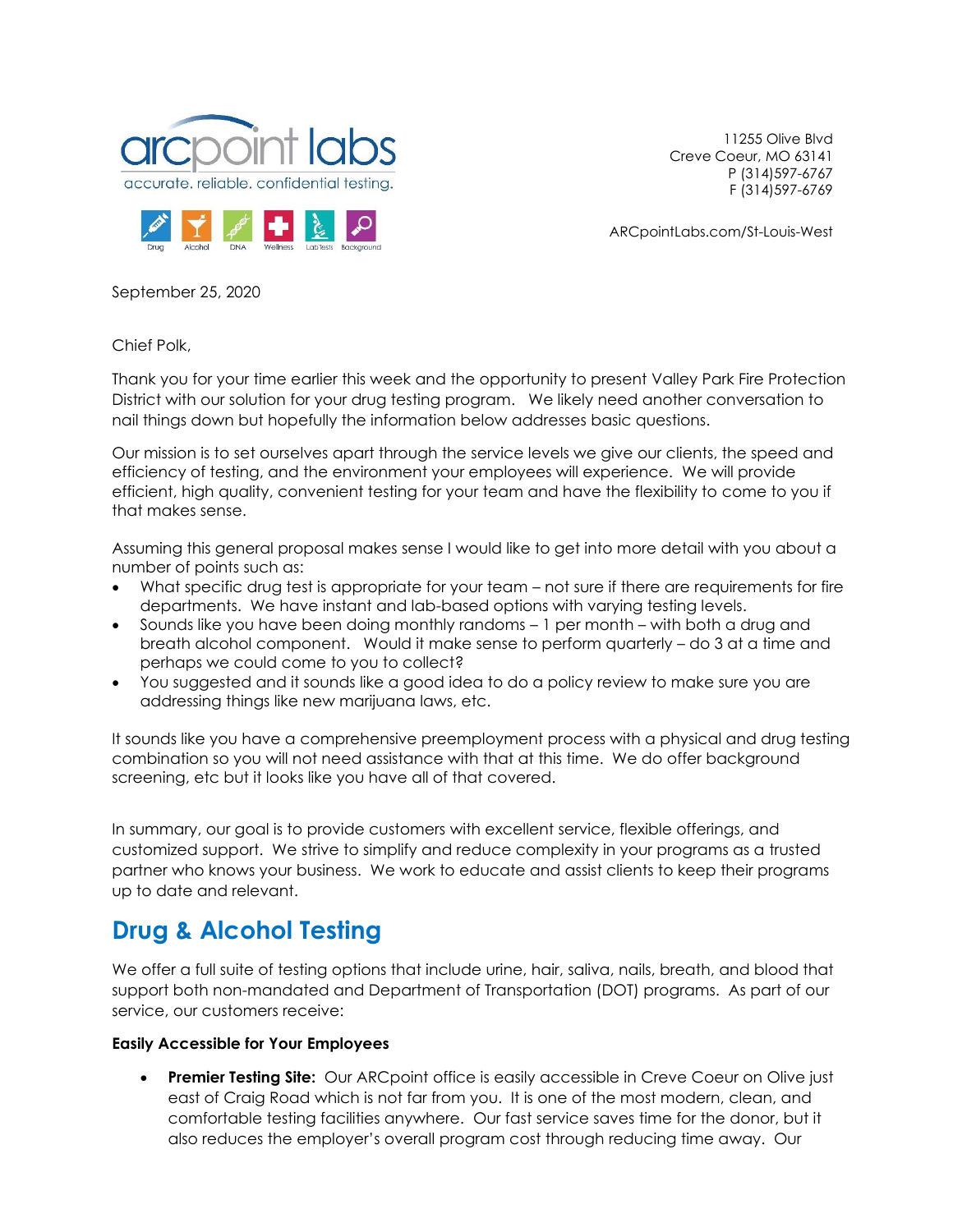clients can save an average of 30% off their total testing cost when you consider the recovered productivity.



- **Faster Results through instant testing** We offer instant testing at our facility or onsite at your location. Through a controlled collection process, we can provide drug and alcohol testing with immediate results allowing you to make hiring decisions 2-3 days faster than traditional lab-based testing.
- **On-site and after-hours testing** –we provide onsite testing for post-accident and reasonable suspicion day or night.

#### **Additional Drug Program Services**

- **Company policy** we can provide comprehensive DOT and Drug Free Workplace company policies for companies that need a new, or updated policy. We also offer complimentary policy reviews of your existing policy.
- **DOT mandated** we offer full capabilities in supporting DOT environments including preemployment, post-accident, and reasonable suspicion. All our collectors are DOT trained and certified.
- **Supervisor signs and symptoms training** supervisors are required to take training to ensure they know how to identify signs of substance abuse. We provide online training or can provide classroom training if desired.
- **Random testing** ARCpoint can manage DOT and non-DOT random programs as an independent third party. Candidates will be randomly chosen per your policy and submitted to the client.
- **Alcohol** we offer a full range of alcohol testing methods including breath, urine, hair, and blood testing.

# **About Us**

ARCpoint Labs is a full-service provider, accredited by DATIA (Drug & Alcohol Testing Industry Association) supporting both DOT and on-DOT testing programs. Our lab technicians carry the distinction of Certified Professional Collectors. This means our staff has been thoroughly trained in the collection process, follows proper procedure and protocol, and has the necessary experience to handle any type of collection. We utilize only the highest quality, most advanced drug screening devices on the market today to ensure accuracy and reliability. Through our affiliation with DATIA, we carry errors and omissions insurance, often not carried by third party providers specifically for drug and alcohol testing. This provides additional protections for you.

As a locally owned business we are always available to you 7/24. As part of the ARCpoint franchise network, we are one of over 110 locations in the US, providing us with expanded support, expertise and reach to support clients not just locally, but across the Midwest and the US.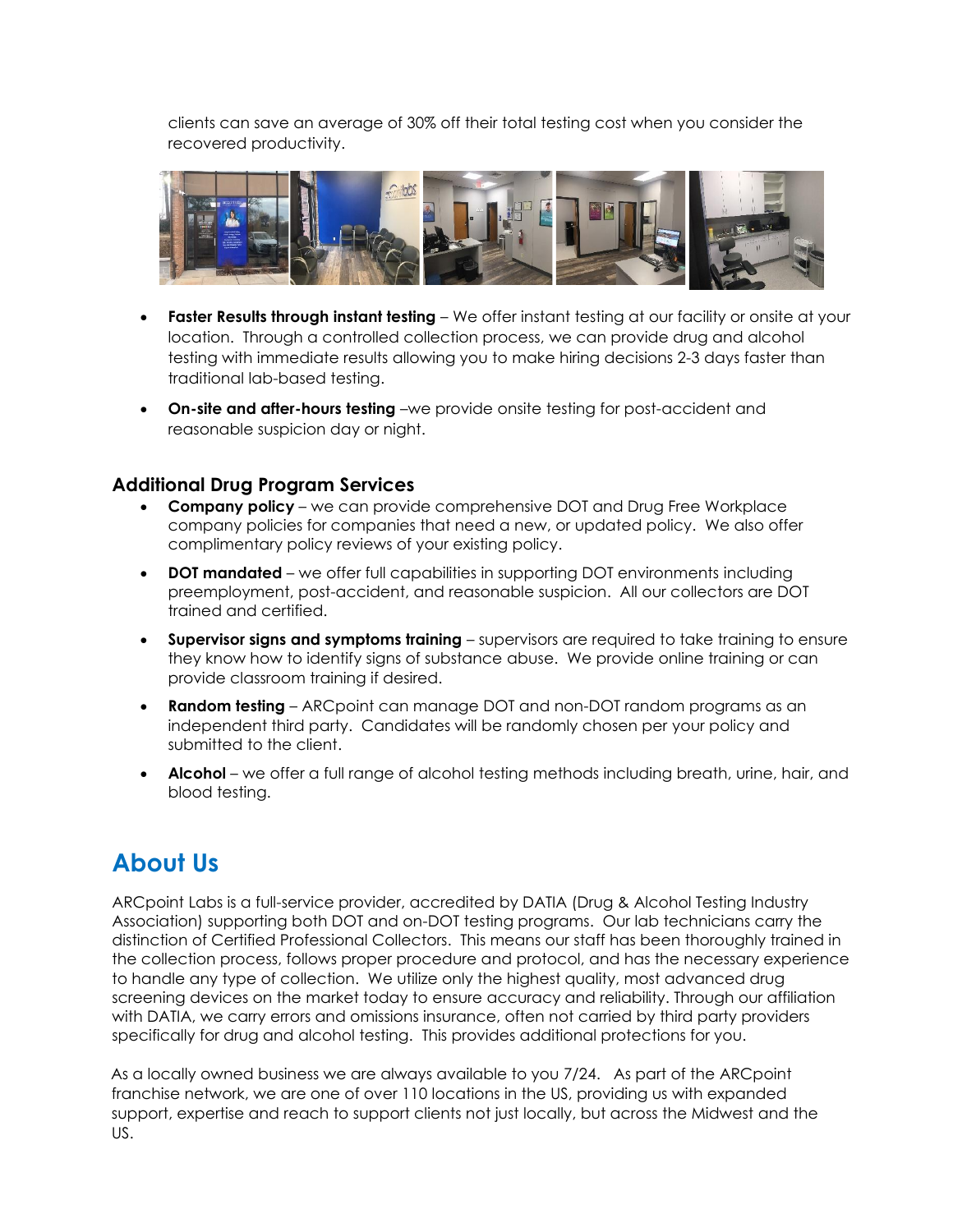Thank you for the opportunity to present this program. If it is acceptable, we will begin setting up your online portal and policy, and you can begin sending donors for testing immediately. We look forward to working with you and building a strong partnership.

Sincerely,

Scott fanlet

**Scott Lambert** *Owner*  **ARCpoint Labs of St. Louis - West**